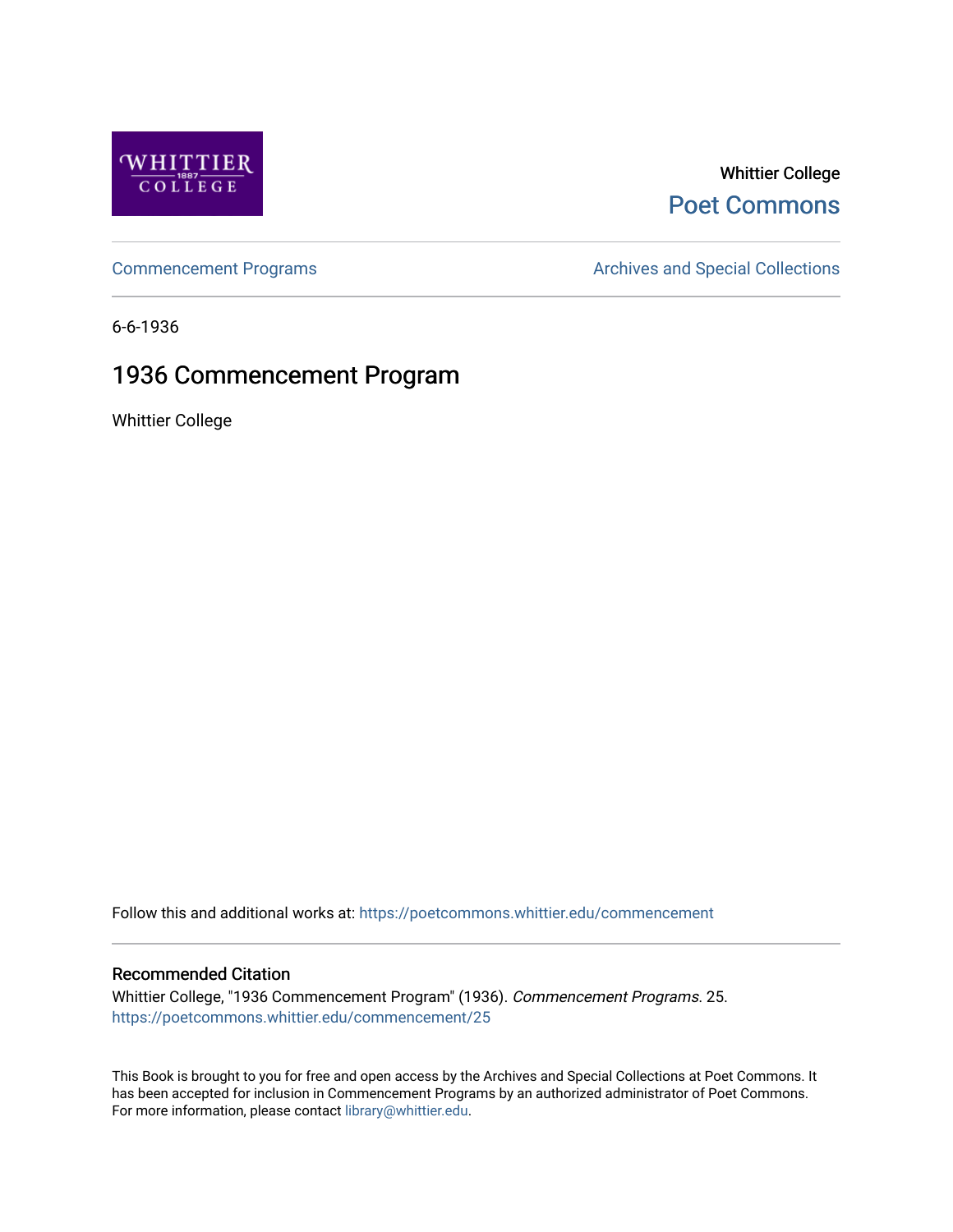archives Commencement Announcements

Thirty-third

**AAN** 

ARY

# **Annual Commencement** of **Whittier College**



June 6, 1936 Four o'clock p. m.

**Whittier College Amphitheater** 

whittier, California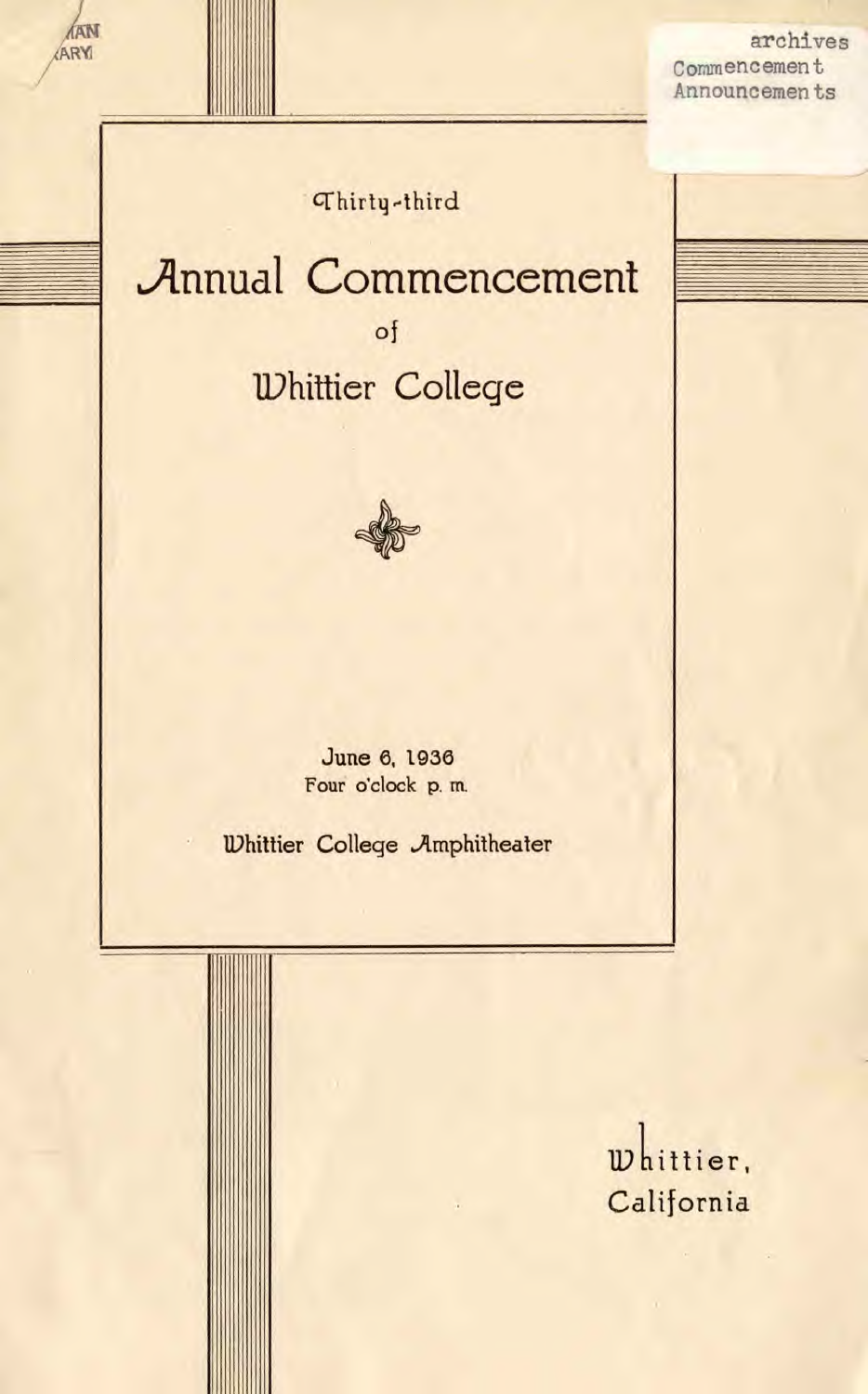## Program

PROCESSIONAL (Audience Standing) Marche Slave - - - - - - - Tschaikowski Whittier College-Community Orchestra Ruth Haroidson, Conductor INVOCATION - - - - - Rev, Harry G. Banks (a) Break Forth Heavenly Light  $\sim$   $\sim$   $\sim$  Bach<br>
(b) Lost in the Night  $\sim$   $\sim$   $\sim$  Christiansen (b) Lost in the Night<br>
(c) All Breathing Life - - - - - - - - - - - Bach  $(c)$  All Breathing Life -  $-$ Whittier College a Capella Choir Frederick Vance Evans, Conductor ADDRESS: "Youth in America - Yesterday and Today" Dr. Merle Eugene Curti Professor of History, Smith College THE CONFERRING OF DEGREES - - - Dr. W. O. Mendenhall State Teachers' Credentials Secondary - -- - Prof. David E. McDonald  $\overline{\phantom{a}}$ - Prof. Mabel Rice Elementary and Kindergarten Y. M. C. A. Credentials - - - -- Dr. David E. Henley Announcement of Honors ALMA MATER

BENEDICTION - - - - - - - Rev. W. Dow Crewdson

RECESSIONAL (Audience Standing)

March -

Whittier College-Community Orchestra Ruth Haroidson, Conductor

 $\sim$   $\sim$ 

 $\begin{array}{ccc} & \Delta & & \Delta \\ \end{array}$ 

### CANDIDATES FOR DEGREES AND CREDENTIALS

**MASTER OF SCIENCE** 

Forrest Albert Ellis Eldon L. Paddock "A Study of the Adrenal "Miridae of Southern Gland and Its Hormones" California"

- - Handel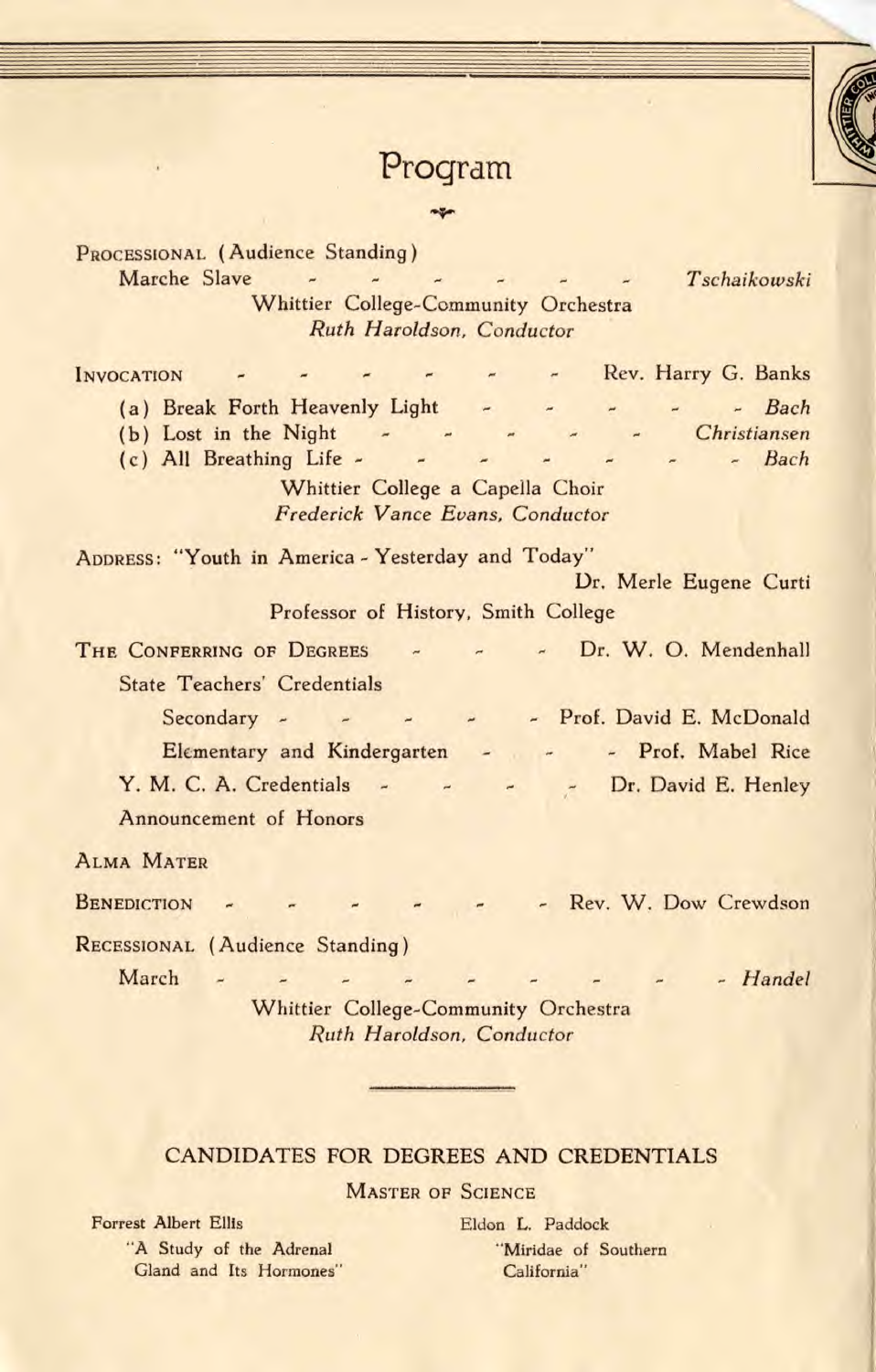

#### BACHELOR OF ARTS

#### COLLEGE OF LIBERAL ARTS

Madelaine Elizabeth Aborn Adaline Lucinda Allen Hayden Elsworth Almendinger Thurlo Martin Ashton John F. Baker Katherine Lucile Bandy Helen Tressa Banks Madeleine Barkdull Janet Elizabeth Bentley Lorraine Bowlus Louis Alton Brundige, Jr. Ruth Amanda Sina Burton Lois Mabel Bushby Nathaniel Orville Clark Thomas Erwin Coffin John Prescott Cogswell Katherine Louise Collins Lois Clara Collins Frances Louise Cook Joseph Parker Cosand, Jr. Eugenia Crumrine Eleanore Davenport \* \* Carl C. Davis Iola Virginia Doncyson Allan H. Dorland \*\* Edwin James Douglas Allan H. Dorland<br>\*\*Edwin James Doug<br>\*\*George A. Fobes<br>Roberta Forsberg Olga Mary Galeotti Dorothy Fern Garrett Willis G. Green Ralph MacDonald Grove \*Helen L. Harris Hazel Marion Hayes Virginia L. Hoefer Zita Jaster Hoffman Ross Edmund Jacobs \*\*RUth Marian Johns

Frances Marie Johnson John H. Koppenhaver Raymond S. Luttrell Grace Joyce McGovern Mabel Alice Marling \*\* Clarence Fuller Marshall Myna Mayberry William James Moorhead Enid Frances Nankervis Catherine Nanney Biggers Francis Henry Ott Elton Farnham Paddock Susan Elizabeth Paxton Virginia Perkins Ruth Alene Plannette Myrtle May Remley Howard L. Rupard Edward Horton Savage John K. Seitz Margaret Carolyn Shumard Kenneth Lee Smith Edward F. Sowers Norman Joseph Sowers Hugh Bragdon Springer William Garrow Stevenson Barbara Jean Strong Loring John Swain Lois Merle Thomas Irene Elizabeth Tuttle \*\*Delbert Henry Valla Kerns Winder Vaughan Howard Everett Whitney Vera Helene 'Wickert \*Genevieve L. Williams Roxie May Willis \*Geraldine Vale Wood Lauretta Meller Wood Judson LeC. Wray

#### BROADOAKS SCHOOL OF EDUCATION

Caroline Frances Barzen Beryl R. Berry Michi Bessho Mary Rebecca Chamberlain Mildred Rose Fluke Oily Gebhard-Goetz Margaret L. Henry Mary Evelyn Johnson \* \*Donalda Kolda

Fern A. Muller

Gretchen Mae Evans

\*\* Clarence Fuller Marshall Kenneth Lee Smith

\* \*At end of summer

Mildred Frances Oldson \*Josephine Mitchell Risser Virginia Grace Roberts Mildred T. Scheu Regina Soper Marcella Amelia Spivey Florence Tower Amy Louise Wildman Barbara E. Wilkinson

#### BACHELOR OF MUSIC

#### Y. M. C. A. CREDENTIAL

Herbert Roland Thomas Howard Everett Whitney Lauren Lee Watson

\*In February